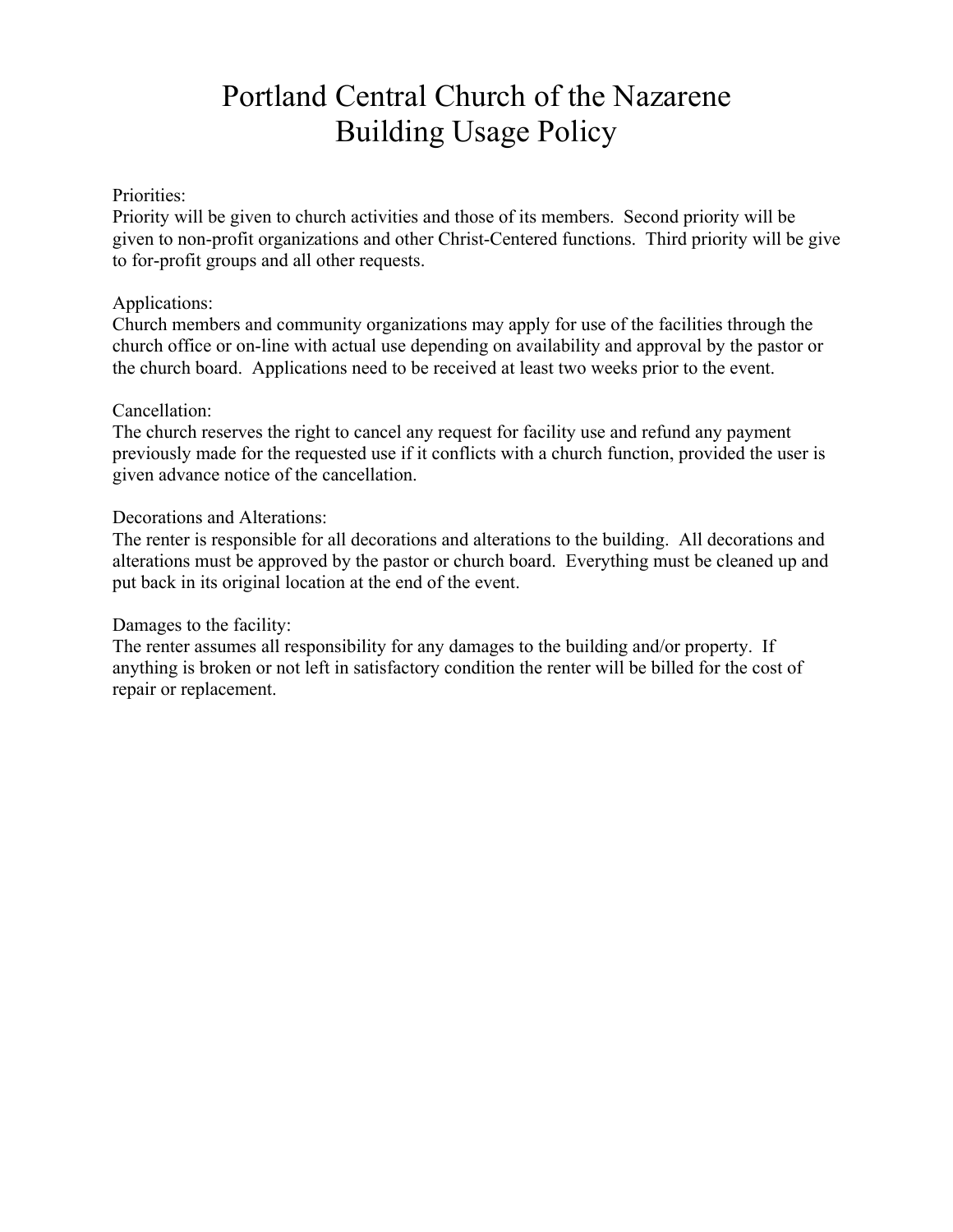## Portland Central Church of the Nazarene

Facilities Use Inquiry Worksheet

|                                                                                                                                                                                                                                                                                                                                                                                                   |         |                                                                  | Date Inquired: $\frac{\sqrt{2}}{2}$                                                             |
|---------------------------------------------------------------------------------------------------------------------------------------------------------------------------------------------------------------------------------------------------------------------------------------------------------------------------------------------------------------------------------------------------|---------|------------------------------------------------------------------|-------------------------------------------------------------------------------------------------|
|                                                                                                                                                                                                                                                                                                                                                                                                   |         |                                                                  | Type of Event:                                                                                  |
|                                                                                                                                                                                                                                                                                                                                                                                                   |         |                                                                  | Contact Person: Lawrence Contact Person:                                                        |
|                                                                                                                                                                                                                                                                                                                                                                                                   |         |                                                                  | Address:                                                                                        |
|                                                                                                                                                                                                                                                                                                                                                                                                   |         |                                                                  | Phone: $\begin{pmatrix} 0 & - & \end{pmatrix}$ Email:                                           |
|                                                                                                                                                                                                                                                                                                                                                                                                   |         |                                                                  | Previously Rented from: $\qquad \qquad$ Phone: $\qquad \qquad$                                  |
| Date(s)                                                                                                                                                                                                                                                                                                                                                                                           | Time(s) | # of Guests                                                      | Room(s) (see <u>fee schedule)</u>                                                               |
| $\frac{1}{2}$                                                                                                                                                                                                                                                                                                                                                                                     |         |                                                                  |                                                                                                 |
| $\frac{1}{2}$                                                                                                                                                                                                                                                                                                                                                                                     |         |                                                                  |                                                                                                 |
| 1/                                                                                                                                                                                                                                                                                                                                                                                                |         |                                                                  |                                                                                                 |
| $\frac{1}{2}$                                                                                                                                                                                                                                                                                                                                                                                     |         |                                                                  |                                                                                                 |
| $\frac{1}{2}$                                                                                                                                                                                                                                                                                                                                                                                     |         |                                                                  | the contract of the contract of the contract of the contract of the contract of the contract of |
|                                                                                                                                                                                                                                                                                                                                                                                                   |         | Other Services needed? (Additional fees apply, see fee schedule) |                                                                                                 |
| $\Box$ Set-up                                                                                                                                                                                                                                                                                                                                                                                     |         |                                                                  | Tear-Down Audio Reinforcement Video Reinforcement                                               |
|                                                                                                                                                                                                                                                                                                                                                                                                   |         | Kitchen Clean-up Nursery Attendant                               | Other:                                                                                          |
|                                                                                                                                                                                                                                                                                                                                                                                                   |         | Does your group have liability insurance? $\Box$ Yes $\Box$ No   |                                                                                                 |
|                                                                                                                                                                                                                                                                                                                                                                                                   |         | Can you provide a Certificate of Insurance? $\Box$ Yes $\Box$ No |                                                                                                 |
| Insurance Agent:                                                                                                                                                                                                                                                                                                                                                                                  |         |                                                                  | Phone: $($ ) –                                                                                  |
|                                                                                                                                                                                                                                                                                                                                                                                                   |         |                                                                  | For Office Use Only                                                                             |
|                                                                                                                                                                                                                                                                                                                                                                                                   |         |                                                                  | Date Confirmed: //                                                                              |
|                                                                                                                                                                                                                                                                                                                                                                                                   |         |                                                                  |                                                                                                 |
| Ministry conflicts: $\Box$ Yes $\Box$ No                                                                                                                                                                                                                                                                                                                                                          |         |                                                                  |                                                                                                 |
| Ministry Leader notified: $\frac{1}{1-\frac{1}{1-\frac{1}{1-\frac{1}{1-\frac{1}{1-\frac{1}{1-\frac{1}{1-\frac{1}{1-\frac{1}{1-\frac{1}{1-\frac{1}{1-\frac{1}{1-\frac{1}{1-\frac{1}{1-\frac{1}{1-\frac{1}{1-\frac{1}{1-\frac{1}{1-\frac{1}{1-\frac{1}{1-\frac{1}{1-\frac{1}{1-\frac{1}{1-\frac{1}{1-\frac{1}{1-\frac{1}{1-\frac{1}{1-\frac{1}{1-\frac{1}{1-\frac{1}{1-\frac{1}{1-\frac{1}{1-\frac$ |         |                                                                  | PCCN Event Supervisor:                                                                          |
| Deposit Received: $\frac{1}{1}$                                                                                                                                                                                                                                                                                                                                                                   |         |                                                                  | Contract Received: / /                                                                          |
| Invoice Mailed: $\frac{1}{1}$                                                                                                                                                                                                                                                                                                                                                                     |         |                                                                  | Paid in full: $\frac{1}{\sqrt{2}}$<br>Receipt sent: $\frac{1}{1}$                               |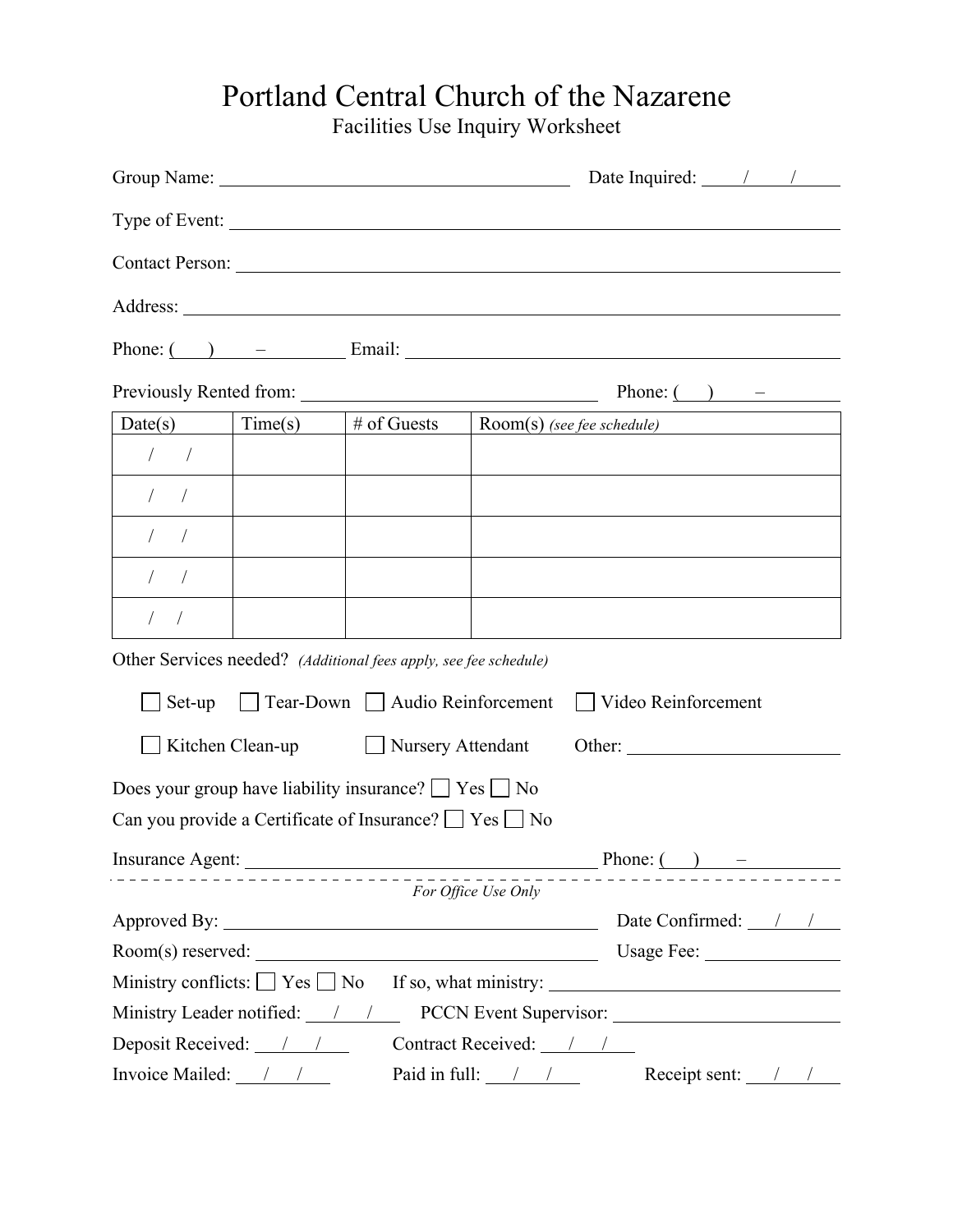# Portland Central Church of the Nazarene

Facilities Use Agreement

This agreement by and between Portland Central Nazarene Church (PCCN) located at 9715 SE Powell Blvd., Portland, Oregon 97266 ("Owner"),

| $and$ ("User"),                                                                                                                                                                                                                                                                                                                                                                                                                     |  |
|-------------------------------------------------------------------------------------------------------------------------------------------------------------------------------------------------------------------------------------------------------------------------------------------------------------------------------------------------------------------------------------------------------------------------------------|--|
| User's name                                                                                                                                                                                                                                                                                                                                                                                                                         |  |
| User's complete address                                                                                                                                                                                                                                                                                                                                                                                                             |  |
| will take effect on $\frac{1}{\frac{1}{2} \cdot \frac{1}{2} \cdot \frac{1}{2} \cdot \frac{1}{2} \cdot \frac{1}{2} \cdot \frac{1}{2} \cdot \frac{1}{2} \cdot \frac{1}{2} \cdot \frac{1}{2} \cdot \frac{1}{2} \cdot \frac{1}{2} \cdot \frac{1}{2} \cdot \frac{1}{2} \cdot \frac{1}{2} \cdot \frac{1}{2} \cdot \frac{1}{2} \cdot \frac{1}{2} \cdot \frac{1}{2} \cdot \frac{1}{2} \cdot \frac{1}{2} \cdot \frac{1}{2} \cdot \frac{1}{2$ |  |
| WHEREAS, Owner owns the facility located at 9715 SE Powell Blvd., Portland, Oregon 97266,<br>which is primarily used for a Church, and                                                                                                                                                                                                                                                                                              |  |
| AS, User desires to use the <u>Area of facility</u> (e.g. Worship Center, Kitchen, 101) area of the                                                                                                                                                                                                                                                                                                                                 |  |
|                                                                                                                                                                                                                                                                                                                                                                                                                                     |  |
| WHEREAS, Owner has agreed to allow User to use the facility provided that the following terms<br>and conditions are met.<br>It is Therefore Agreed By and Between the Parties:<br>1. Owner agrees to let User use the above described facility for the above described purpose                                                                                                                                                      |  |
| ON: Describe times and days of usage                                                                                                                                                                                                                                                                                                                                                                                                |  |
|                                                                                                                                                                                                                                                                                                                                                                                                                                     |  |
| and is the person for User to coordinate the details of usage.                                                                                                                                                                                                                                                                                                                                                                      |  |
|                                                                                                                                                                                                                                                                                                                                                                                                                                     |  |
| 2. User agrees to pay PCCN \$ for the use of the facility one week prior to the<br>event.                                                                                                                                                                                                                                                                                                                                           |  |
| is due with the return of this agreement<br>A refundable deposit of \$<br>to reserve the facility described above for the dates and times described above. The<br>deposit will be returned once the building has been inspected by PCCN after the event so<br>long as the building has been left in its original condition.                                                                                                         |  |
| 3. User agrees that it will not use the facility for any unlawful purposes, and will obey all<br>laws, rules, and regulations of all governmental authorities while using the above                                                                                                                                                                                                                                                 |  |

4. User agrees to abide by any rules or regulations for the use of the facility that are attached to this agreement.

described facilities.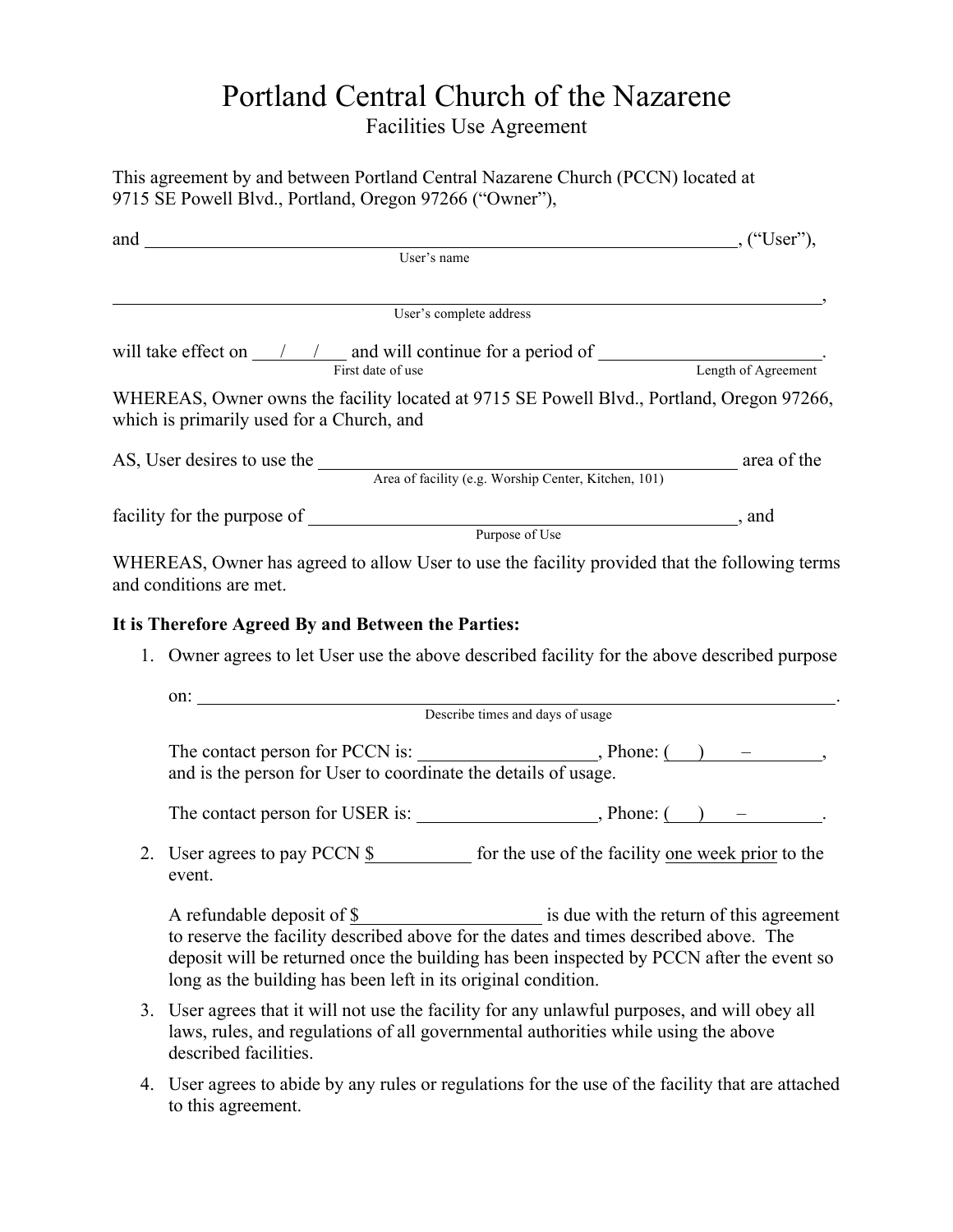- 5. User promises and warrants that it carries liability insurance with a minimum liability occurrence limit of \$1,000,000. The User will provide a certificate of insurance to PCCN at least seven days prior to the date upon which the User begins to use the above described facility. The certificate of insurance will indicate that User has made PCCN an "Additional Insured" on User's policy with respect to the use by User of the above described facility. This insurance requirement MAY be waived by the PCCN church board on a case by case basis.
- 6. User agrees to hold harmless, indemnify and defend PCCN (including PCCN's agents, employees, and representatives) from any and all liability for injury or damage including, but not limited to, bodily injury, personal injury, emotional injury, or property damage which may result from any person using the above described facility, its entrances and exits, and surrounding areas, for User's purposes, regardless of whether such injury or damage results from the negligence of PCCN (including PCCN's agents, employees and representatives) or otherwise. It is the User's Contact Person's responsibility to notify their group's participants of this agreement.
- 7. User agrees to be responsible for preparing for use and returning to the pre-use condition all areas of the facility which User will use, including entrances and exits, unless arrangements have been made for PCCN to set-up and/or clean-up.
- 8. User agrees to conduct a visual inspection of the facility, including entrances and exits, prior to each use, and warrants that the facility will be used only if it is in a safe condition.
- 9. This agreement may be cancelled unilaterally by either party with 14 days written notice to the other party. Deposits will be returned within 15 days if PCCN cancels.
- 10. User agrees that it will not assign any of its rights under this agreement, and any such assignment will void this agreement at the sole option of PCCN.
- 11. PCCN and User agree that any disputes arising under this agreement will be resolved via a mutually acceptable alternative dispute resolution process. If PCCN and User cannot mutually agree upon such a process, the dispute will be submitted to a three-member arbitration panel of the American Arbitration Association for final resolution.
- 12. If User will be allowed to occupy the facility without direct supervision, then User agrees to ensure the facility is secure, and lights are turned off, upon leaving. The "Last Person Out" checklist will be completed and placed under the office door upon leaving the facility.

This document contains the entire agreement of the parties and supersedes all prior written or oral agreements relating to the subject matter.

### **PCCN Representative User**

Signer's Name Date Signer's Name Date

Position with Owner (title) Position with User (title)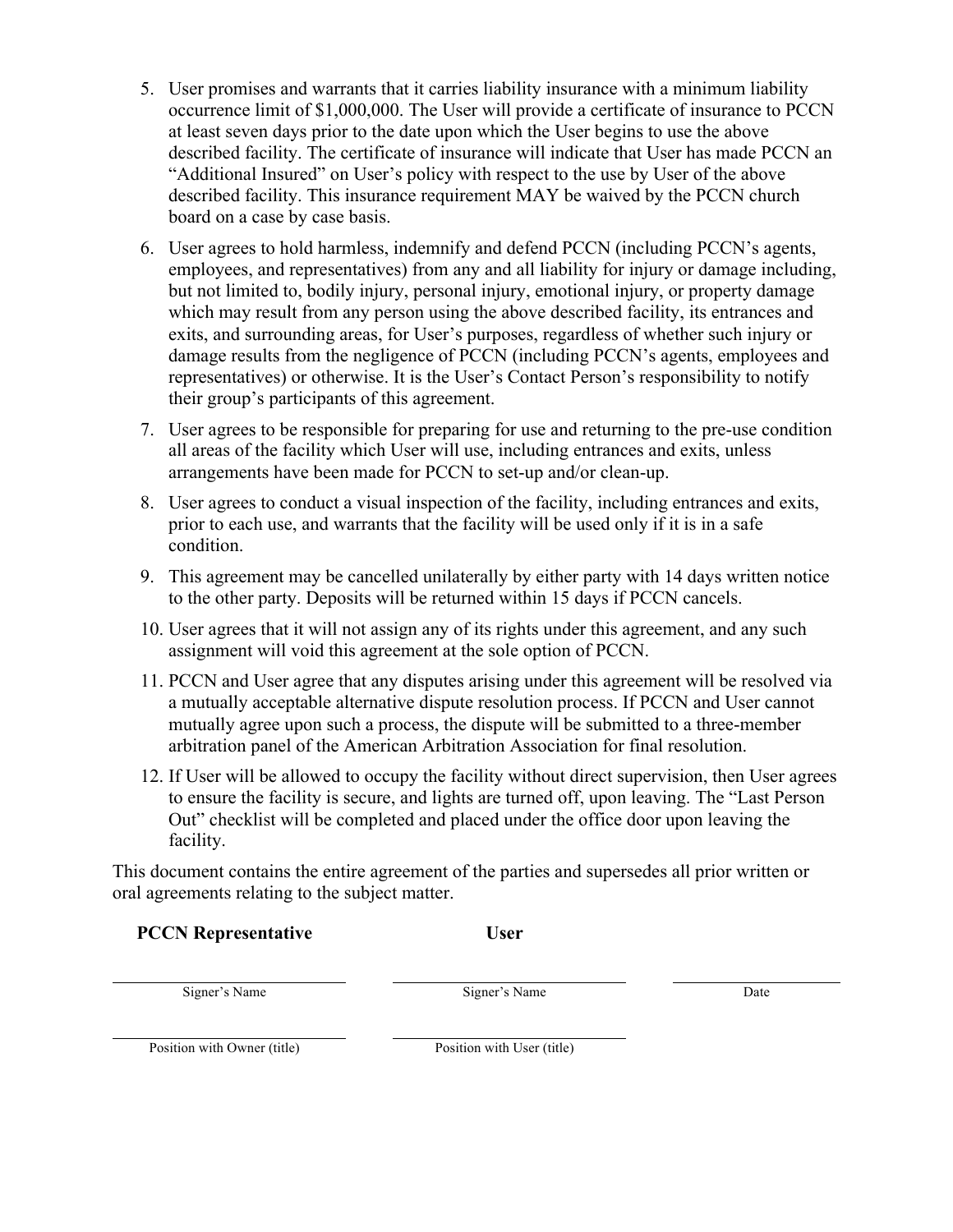### Portland Central Church of the Nazarene Last Person Out Checklist

*Place under office door after alarm is set correctly, during exit delay.*

- 1. The responsible party will complete, sign, date, and place this form under the office door each time they are responsible for securing the facility upon completion of each use.
- 2. Perform a facilities walk around to ensure all doors and/or windows are closed AND locked. During this walk around ensure that there are no persons hiding, or remaining in the facility. Common area's to be especially mindful of are: restrooms, closets, storage area's, behind partitions etc.
- 3. Check to ensure lights (except those designated as "night lights") are turned off.
- 4. Check to ensure no candles are lit.
- 5. Check to ensure thermostats are set to the away setting or temperature (fans turned to auto and thermostats in gym are off).
- 6. Check to make sure rooms are in original condition, trashcans are empty, and rooms are clean.
- 7. Prior to setting alarm, note the security company's alarm response phone numbers below. If you accidentally set off the alarm, call the alarm company to advise them it is a false alarm. You should also call the PCCN contact person at their contact phone number.

By Signing below, I certify that I have accomplished the above items.

Name Date / / Time : am/pm